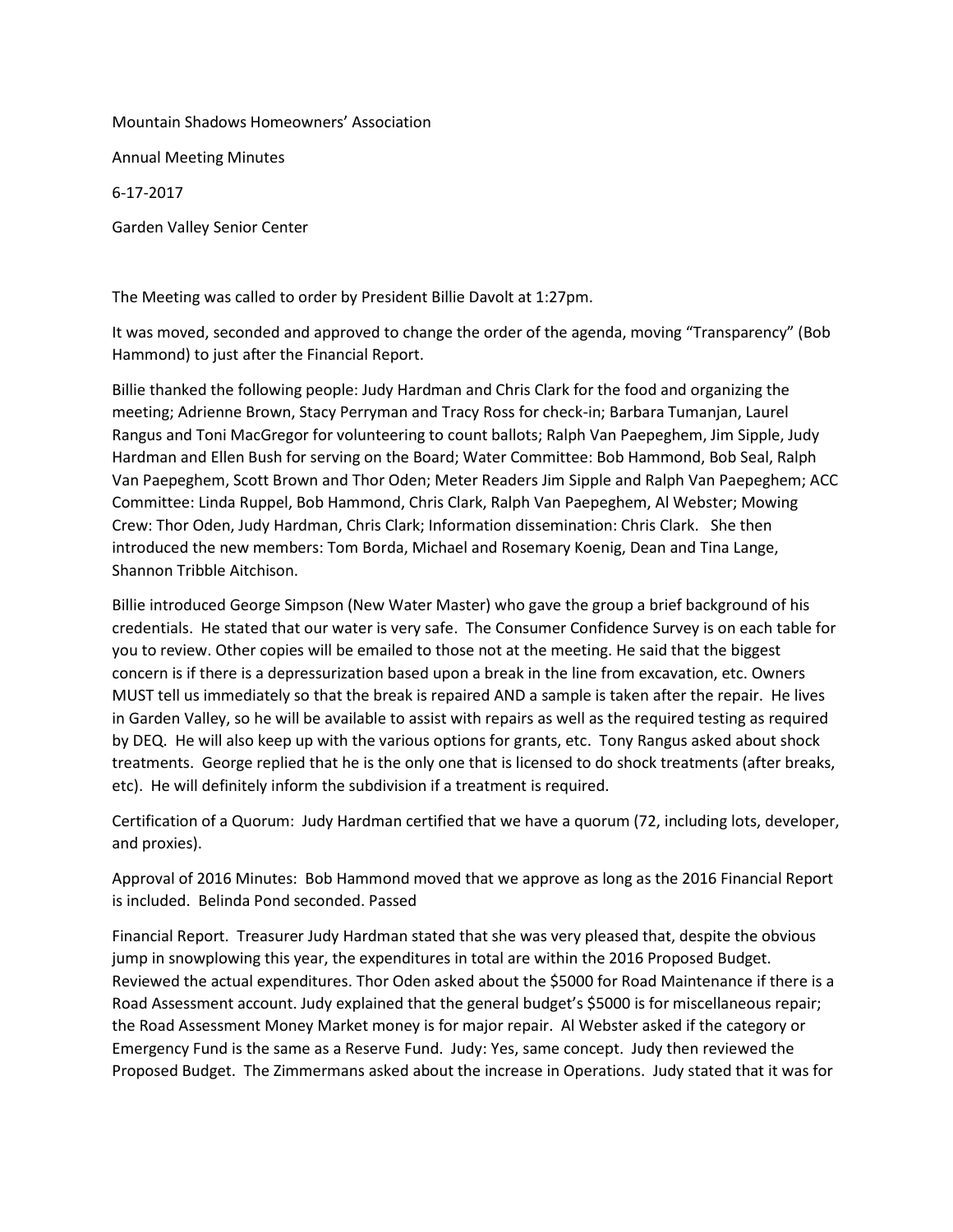various miscellaneous expenses (food, copy paper, ink, and then possibly the addition of a student who may do some weed eating). Al Webster asked how much is in the CD for Water? The current balance is:

\$43,927. The goal of the Board is to use that only if there is a problem with the wells.

Ralph Pond commented that the proposed budget assumes no increase in dues or any assessment. Judy said, "no increase in dues; no assessment".) It was moved by Ralph Pond to accept the budget; Seconded by Harry Tumanjan; Passed unanimously.

Transparency: Bob Hammond reviewed the history of the subdivision. It was once a very small group where it was easy to communicate; however, now that it is larger, it is important that the Board make some changes in their process to ensure improved transparency. He read the following Motion: The Mountain Shadows HOA Board of Directors should operate in an open and inclusive manner. The Board meetings shall be open to all HOA members. The BOD shall notify all HOA members or upcoming Board Meetings and proposed agenda topics. Any HOA member can request an agenda topic. A record of Board decisions will be sent to all HOA members within 7 days of the meetings. Notification for meetings and records will be transmitted to HOA members electronically. Any HOA members that do not want to receive notifications of meetings or records of decisions can opt out and will not get this information. **M:** Bob Hammond **S:** Ralph Van Paepeghem. Discussion included comments on the need for confidentiality. Ralph Pond discussed the difference between "transparent" and "confidential." He said that it is a common practice to have a provision for Executive Session. Gary Zimmerman suggested following Idaho Open Meeting guidelines. Dan Crosswhite asked what other subdivisions do. Denise Zimmerman said that her other subdivision do not have Confidentiality Agreements; Stacy Perryman said that both the subdivisions on which she has served did have Confidentiality Agreements; Al Webster said his did not. Denise said her subdivision sends out Financial information each month. Bob Hammond amended his original motion to include the provision of Executive Session for items related to personnel, financial information, etc. Ralph Pond stated that he felt that a Confidentiality Agreement is not necessary since the law requires confidentiality. The obligation already exists, so a Confidentiality Agreement would be redundant. Our Board should consider it an obligation. Mr. Zimmerman asked if we are incorporated, based upon the CCRs. Further investigation needs to occur. **Passed,** including the amendment.

Election of Board: Billie explained how the votes for the three Board proxies were determined. She then asked each listed candidate to make a short speech about their background and experience. Gary Zimmerman asked that each candidate identify whether they are fulltime or parttime. Each candidate spoke. Ralph Van Paepeghem nominated Bob Hammond from the floor. **M:** Ralph Van Paepeghem **S:**  Mark McGregor; **Passed** to add Bob name to the ballot. Barbara Tumanjan, Laurel Rangus, Toni McGregor collected all the ballots and left to count the ballots.

Year in Review: Billie spoke about the busy year we have had: Water Report, despite the concern, was a good thing as it brought more people to the meeting. Good water discussion occurred. Other benefits include: Mapping of the subdivision water system (Terry Tucker, etc); PRVs, meters located, blankets over meters. The Consumer Confidence Report demonstrates that we have great, safe water. We have a lot of change of ownership. We finished the goal of finishing the final phase of the Road Repair. Fiber Optic, with a delay of a year, is being completed. We have a great subdivision with great people. We are all neighbors and should take care of each other. CCRs are simply a way to keep good neighbors. Phase 4: Developer Larry Helhake indicated that if Phase 4,5,6 is put up for sale, all the agreements that